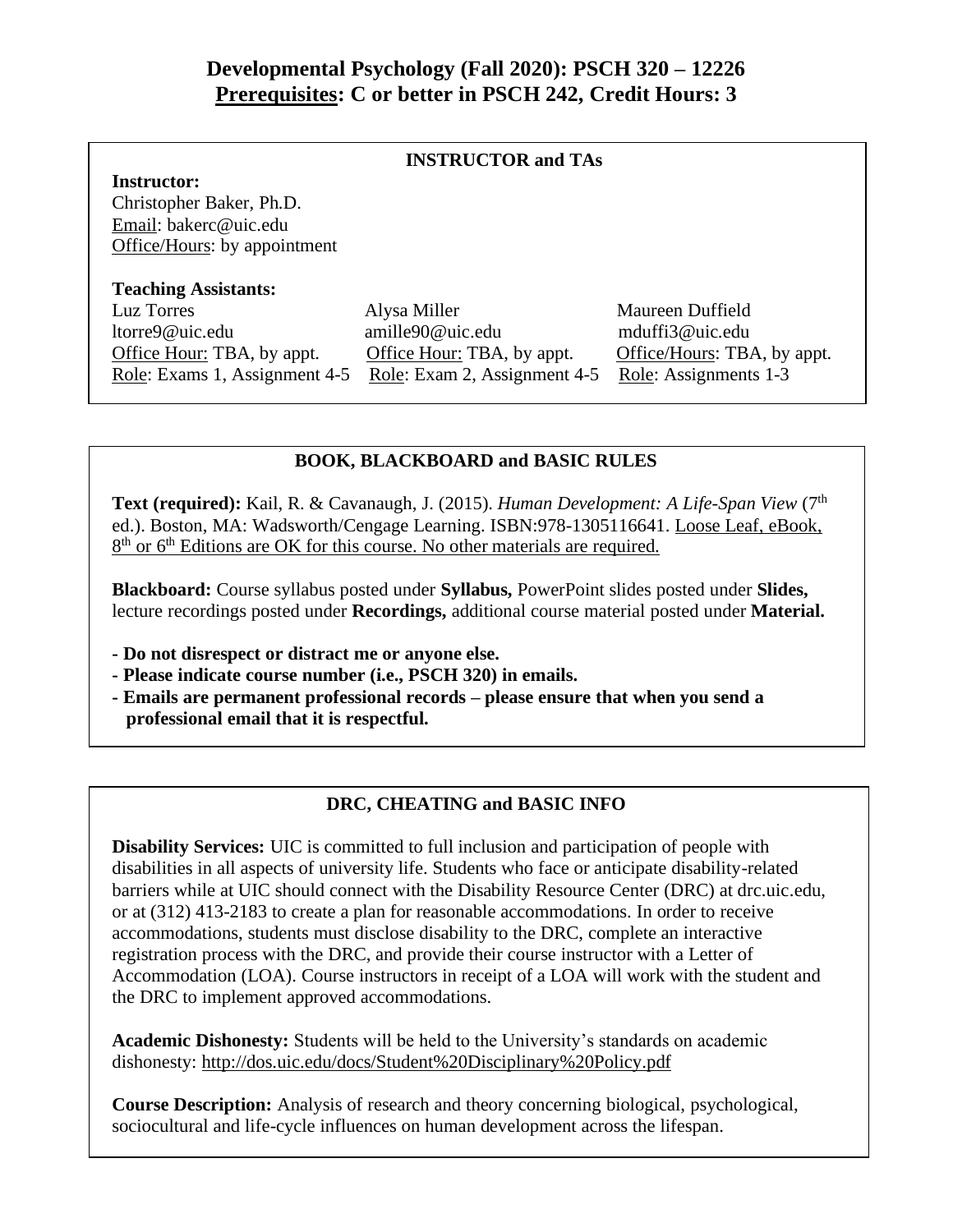## **EVALUATION:**

*\*\*All work for this course will be submitted online using blackboard*

## **Exams** 1 & 2: 160 pts (80 pts each)

*\*Students have 48 hours to complete each exam \*Exam grades penalized 5 points for every day late \*Exams are essay and short-answer format*

## **Written Assignments 1-5\*: 40 pts (10 pts each)**

**\****Lowest assignment automatically dropped \*Students have 48 hours to complete each assignment \*Assignment grades penalized 2 points for every day late. \*Assignments are 2 pages, double-spaced format.* 

# **Extra Credit**

*\*Extra credit may occur on assignments and exams. No other extra points are available in this course.*

# **Grade Disputes**

**\****All grade disputes must be resolved within 1 week of receiving the disputed grade.*

## **200 Total Course Points:**

 $A = 180$  pts =  $90\%$  $B = 160$  pts =  $80\%$  $C = 140$  pts =  $70\%$  $D = 120$  pts =  $60\%$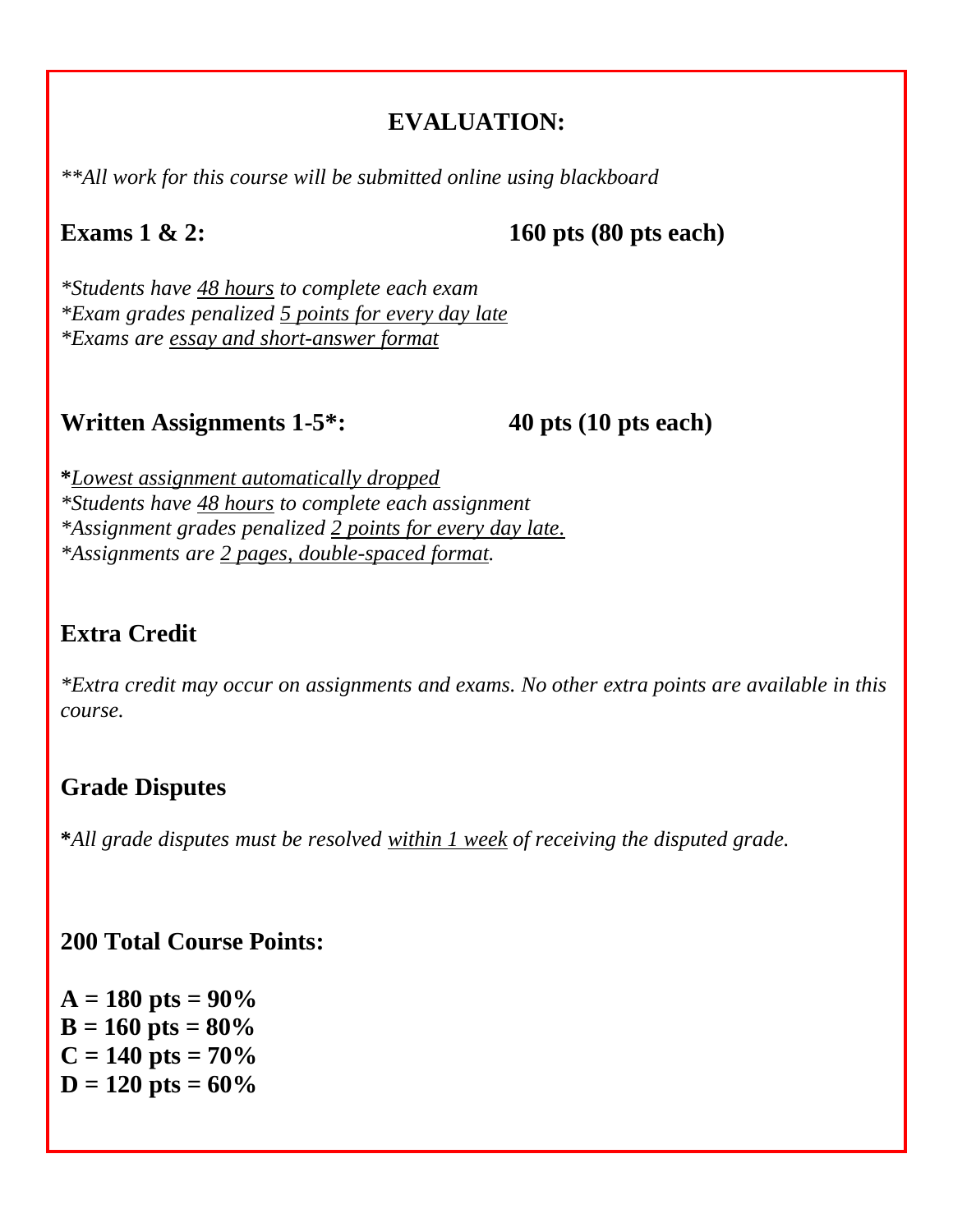#### **Course Outline: 8/25/2020-12/04/2020 \* Outline subject to change with advanced notice**

```
-- week 1--
```
**August 25:** Course Overview

**August 27:** Foundational Concepts and Theories Reading*: Chapter 1 (sections 1.1, 1.2)*

**--***week 2--*

**September 1:** Developmental Research Reading*: Chapter 1 (section 1.3)*

**September 3: Heredity and Environment - Film** Reading*: Chapter 2 (section 2.1)*

**--**w*eek 3--*

**September 8: Prenatal Development** Reading*: Chapter 2 (sections 2.3, 2.4)* **Written Assignment 1 Posted**

**September 10: Written Assignment 1 Due (10 pts)**

#### **--**w*eek 4--*

**September 15:** Infant Mortality, Temperament Reading*: Chapter 3 (sections 3.1, 3.2)*

**September 17:** Newborn Development, Sensation and Perception Reading*: Chapter 3 (sections 3.4, 3.5)*

**--**w*eek 5--*

**September 22:** Becoming Self-Aware, Early Cognitive Development Reading*: Chapter 4 (sections 4.1, 4.2)* **Written Assignment 2 Posted**

**September 24: Written Assignment 2 Due (10 pts)**

**--***week 6--*

**September 29:** Culture and Language Reading*: Chapter 4 (sections 4.3, 4.4)*

**October 1: Attachment and Emotions** Reading*: Chapter 5 (sections 5.1, 5.2)*

**--***week 7--*

**October 6: Flex Day (Exam 1 Posted) October 8: Exam 1 Due (80 pts)**